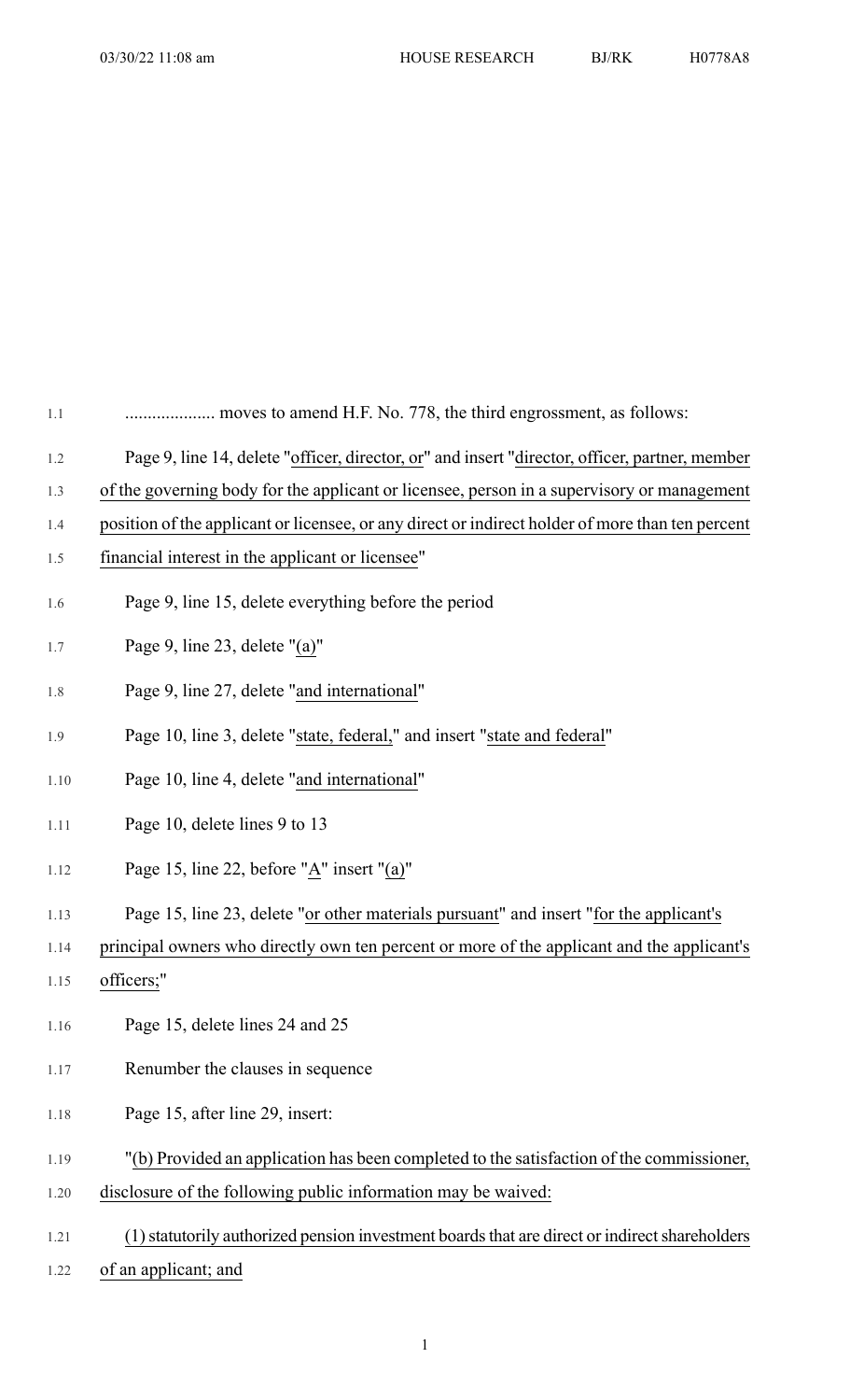- 2.1 (2) investment funds or entities registered with the Securities and Exchange Commission, 2.2 including any investment advisors or entities under the management of an entity registered 2.3 with the Securities and Exchange Commission, that are direct or indirect shareholders of 2.4 the applicant." 2.5 Page 24, delete sections 1 and 2 2.6 Page 25, delete sections 3 and 4 2.7 Page 25, delete lines 18 and 19 2.8 Page 25, line 20, delete "(4)" and insert "(3)" 2.9 Page 25, after line 21, insert: 2.10 "(4) "sporting event" has the meaning given in section 299L.10, subdivision 19;" 2.11 Page 25, delete lines 23 to 28 and insert: 2.12 "(6) "sports betting net revenue" means the total of all cash and cash equivalents received 2.13 in a month by a mobile sports betting operator from wagers on sporting events, less the 2.14 following: 2.15 (i) cash paid out as winnings in the month; and 2.16 (ii) the cash equivalent of noncash prizes paid out as winnings in the month. 2.17 Sports betting net revenue does not include promotional credits or free bets that are used 2.18 toward wagering on sporting events, or other cash and cash equivalents received by a mobile 2.19 sports betting operator for activities other than sports betting; and" 2.20 Page 26, line 2, delete "......." and insert "June 30, 2023." 2.21 Page 26, line 7, delete "bets" and insert "wager" and delete "are" and insert "is" and after 2.22 the period insert "For purposes of this chapter, a wager is placed at the physical location of 2.23 the individual placing the wager." 2.24 Page 26, delete lines 12 to 20 and insert: 2.25 "Subd. 3. **Returns; due dates.** A mobile sports betting operator must file a return by 2.26 the 20th day of each month reporting the tax due under this section for the preceding month. 2.27 The return must include the amount of all wagers received, payouts made, all sports betting 2.28 taxes owed, and other information required by the commissioner. The tax under this chapter 2.29 is due to be paid to the commissioner on the day the return is due." 2.30 Page 27, line 20, delete "......." and insert "June 30, 2023."
	- 2